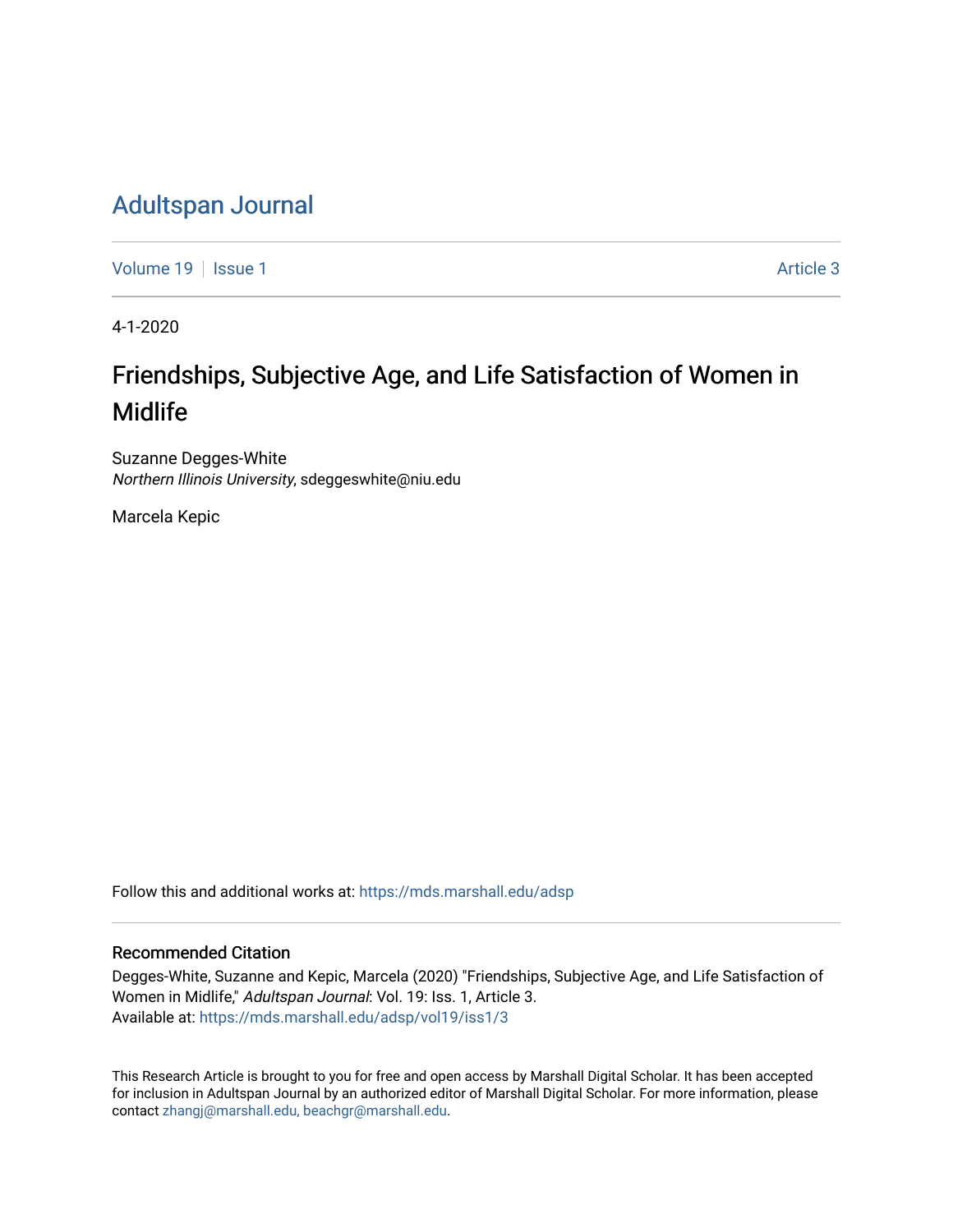# **Friendships, Subjective Age, and Life Satisfaction of Women in Midlife**

## **Suzanne Degges-White and Marcela Kepic**

*The authors conducted a study of 422 women, ages 31 to 77 years, to explore the relationships among friendship networks, subjective age, and life satisfaction. Friendship network size was related to lower subjective age but not to chronological age. More frequent visits with friends were related to lower subjective age and to higher life satisfaction. Satisfaction with the number of friends and a larger number of friends were related to higher levels of life satisfaction. Subjective age, group belonging, and being someone's best friend were significant predictors of life satisfaction.*

*Keywords*: midlife, women, friendship, social support, life satisfaction

The stage of life known as "midlife" describes a life stage with somewhat blurry age boundaries that women may be hesitant to not only "grow into" but also "grow out of" when older adulthood is on the horizon. Most often, midlife is considered to begin in the late 30s or early 40s and to stretch through the mid to late 60s. Midlife women are a sizable segment of the U.S. population, as women ages 40 to 64 accounted for approximately 32% of the total U.S. female population in 2018 (U.S. Census Bureau, 2019). Midlife women also compose the bulk of the client population for an exceptionally large number of counselors (Shallcross, 2012). Thus, it is clear that there are significant changes and challenges that arrive during midlife for which women may feel the need to seek support.

Historical representations of midlife have suggested that it is a period of psychological upheaval and letdown (Jacques, 1965; Levinson & Levinson, 1996) that can also encourage psychological awakening and significant inner development (Jung, 1971) and deeper involvement in generative pursuits (Erikson,

Editor's Note. *Wendy Killam served as the action editor for this article.*

*Suzanne Degges-White, Department of Counseling and Higher Education, Northern Illinois University; Marcela Kepic, Department of Disabilities and Psychoeducational Studies, The University of Arizona, Tucson. Correspondence concerning this article should be addressed to Suzanne Degges-White via email: sdeggeswhite@niu.edu.*

. . . . . . . . . . . . . . . . .

*© 2020 by the American Counseling Association. All rights reserved.*

**ADULTSPAN***Journal April 2020 Vol. 19 No. 1* **39**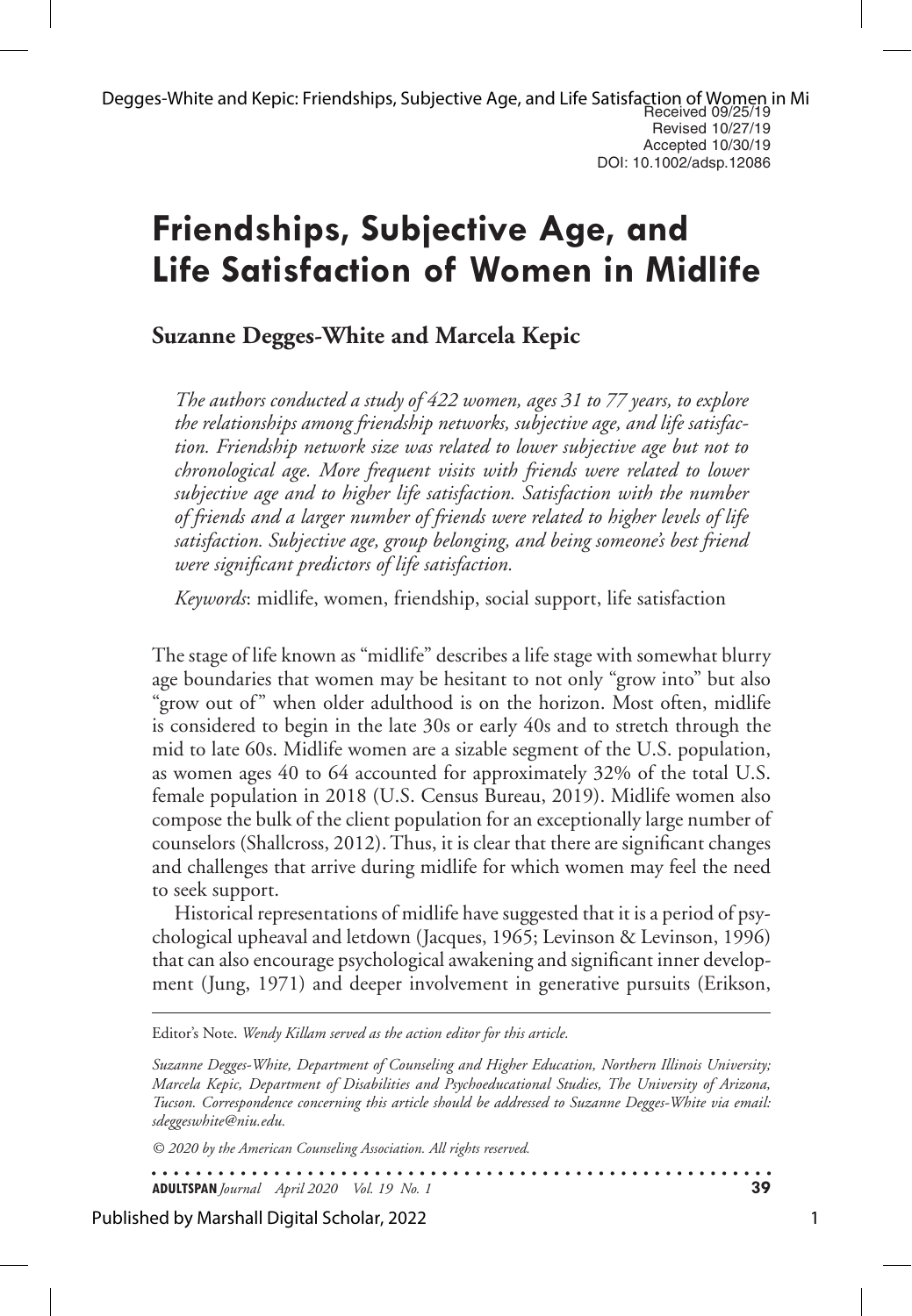1968). Contemporary researchers (Lachman, Teshale, & Agrigoroaei, 2015) concur that midlife is an important period of the life span influenced by both decline and growth. For many women, physical decline represents a dreaded marker of aging. Perimenopause signals important physiological changes that accompany psychological changes that frequently and negatively influence selfappraisal, body satisfaction, and self-esteem (Séjourné, Got, Solans, & Raynal, 2019). Although it would be ideal if women embraced the arrival of menopause with "postmenopausal zest," a term attributed to famed anthropologist Margaret Mead, not every woman is ready to embrace this change, even in light of the potentially positive outcomes that await. Midlife women enjoy greater freedom in their life choices than prior generations in areas such as career, relationships, and motherhood, but freedom can generate stress and present risk (Schwartz, 2004). The popular media promotes the idea that "50 is the new 30" or that "reinvention" of oneself at midlife is easily achievable, but not all women embrace this perspective. In fact, there are harrowing statistics that suggest that midlife is an increasingly troubling time for many women. Women between the ages of 40 and 59 years have the highest depression rates of any age group in the United States (Centers for Disease Control and Prevention, 2013). The suicide rate for women aged 45 to 64 has increased dramatically in the past 2 decades; in fact, the rate jumped 60% between 2000 and 2016 (Curtin, Warner, & Hedegaard, 2016). Midlife is clearly a period in which women could benefit from psychological and emotional support.

Regardless of how midlife is defined, Lachman and James (1997) noted that even though people cannot know with certainty when they have reached the precise midpoint of their lives, people do, indeed, recognize when they have entered the middle years. In midlife, people undergo a shift in time perspective and awareness in that they begin to recognize their own mortality (Barber & Strickland-Hughes, 2019; Neugarten, 1968). People begin to think about their lives in terms of "time left to live" rather than the time they have lived since birth. This awareness might create a sense of unease and negatively affect life satisfaction; however, holding a younger subjective age, or feeling younger than one's actual age, accompanied by adequate social support, may mitigate trepidation and bolster life satisfaction.

## **FRIENDSHIP NETWORKS**

There may not be one single, unified definition of social support, but it is believed to incorporate both qualitative and quantitative aspects, such as meaning and quality of social connections, perceived availability of assistance, size of social network, longevity, and reciprocity (Rook, 1994; Thoits, 1982). Social support has been found to be an important factor in maintaining physical and psychological well-being among women, regardless of age (Glass et al., 2000; Wayment & Peplau, 1995). However, although communication technology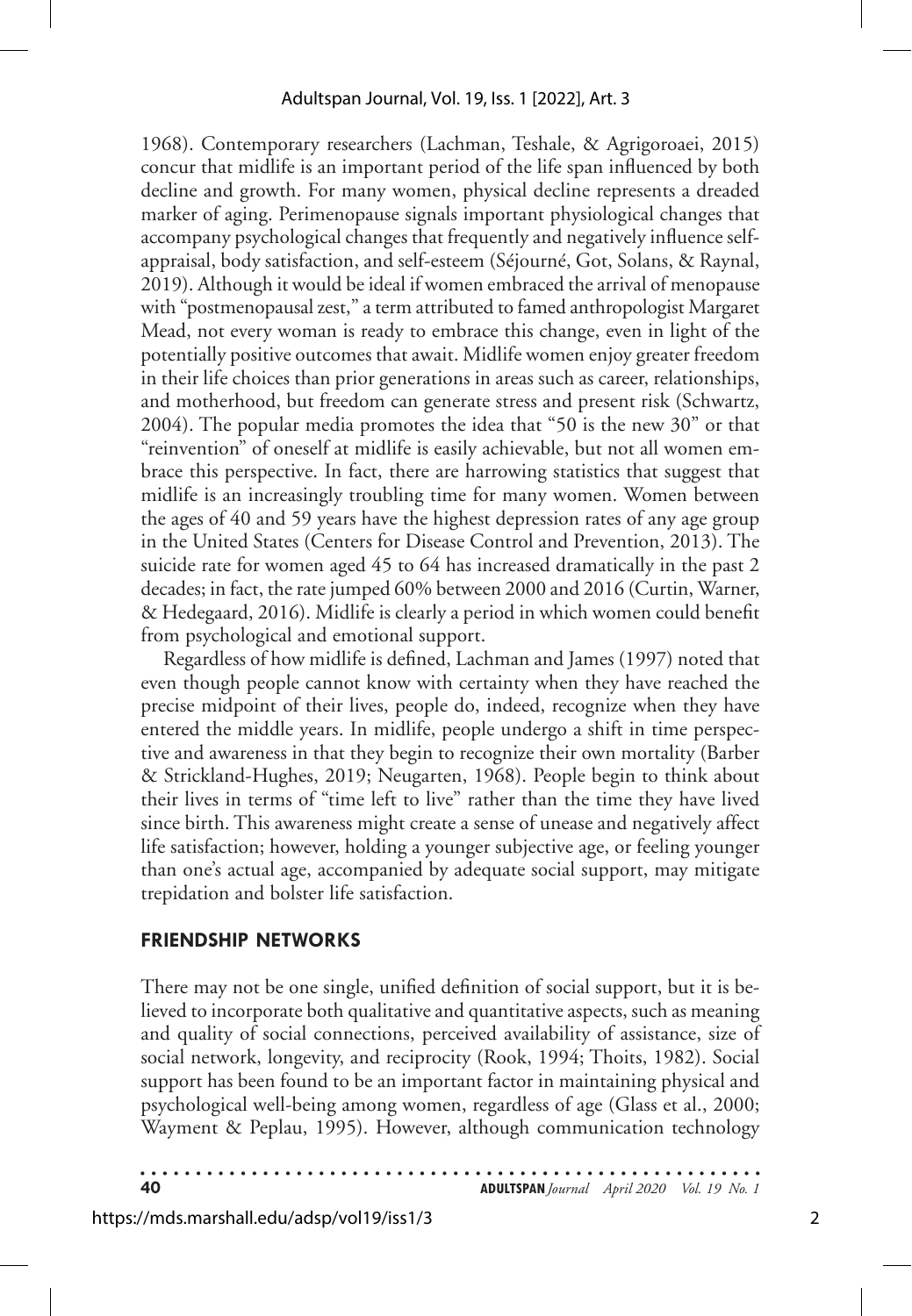#### Degges-White and Kepic: Friendships, Subjective Age, and Life Satisfaction of Women in Mi

has increased the breadth of social network sizes, research suggests that online support does not offer the depth of support to mental health that face-to-face support can do (Han, Han, Qu, Li, & Zhu, 2019). Friendships positively influence levels of anxiety and depression, self-esteem, parental stress, and social isolation (Edin & Kefalas, 2005; Edin & Lein, 1997; Fantuzzo, Stevenson, Kabir, & Perry, 2007). Although there is limited research about the role of best friends in midlife, research indicates that best friends can help ease transitions and positively influence emotional well-being and academic achievement in younger women (Ng-Knight et al., 2019). In adulthood, women tend to perceive close friends as family members and report the importance of continuity and reciprocity in their friendships, which support further growth of maturity and therefore a greater sense of confidence (Piotrowski, 2018), which can enhance overall life satisfaction and well-being.

## **LIFE SATISFACTION**

Life satisfaction is an overall self-assessment of feelings about life fulfillment and life contentment at a particular moment in a person's life (Stevens-Ratchford, 2011). Global measures of well-being are often used to assess subjective life satisfaction in order to determine the factors that play influential roles in this measure. Factors that have been identified as supporting midlife women's life satisfaction include a broad range of demographic variables as well as outwardly directed activities, including volunteering (Hansen, Aartsen, Slagsvold, & Deindl, 2018). Hope and resilience also have been found to be related to life satisfaction in midlife (Shetty, 2015). Research also indicates that having supportive persons in one's life supports midlife women's overall well-being (Degges-White & Myers, 2006). Women are especially invested in the development of relationships, and they place significant value on social networks (Gilligan, 1982). The presence of a strong social support network has been found to promote psychological health in midlife (Blieszner, 2015). In addition to feeling good about one's social support system, self-efficacy, personal resources, and self-assessment have been found to be positively related to life satisfaction (Zielińska-Więczkowska, 2017). These findings suggest that self-perceptions can influence life satisfaction; subjective age, or the age one feels oneself to be, may be among these factors.

#### **SUBJECTIVE AGE**

Although chronological age provides an objective marker of physiological status, it does not capture qualitative data related to an individual's self-assessment of subjective age. The construct of subjective age is based on individuals' self-perceived age evaluation of their activities, behaviors, interests, and appearance. Researchers have found that individuals in mid- and late adulthood

**ADULTSPAN***Journal April 2020 Vol. 19 No. 1* **41**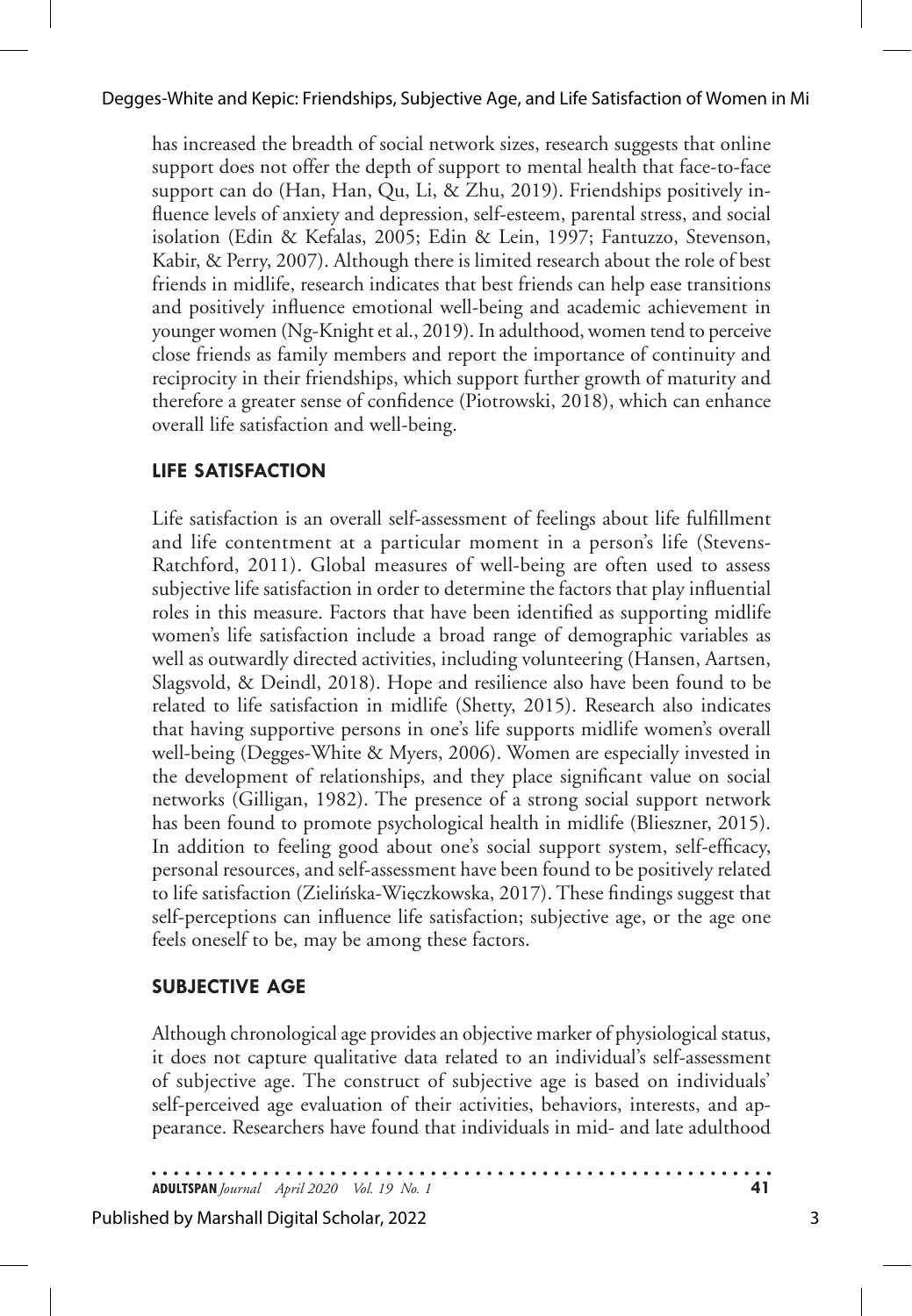tend to hold subjective age identities that are several years younger than their chronological ages and that these discrepancies grow larger as chronological age increases, particularly for women (Gainey, Kennedy, McCabe, & Degges-White, 2009; Montepare & Lachman, 1989). The media encourages women to consider landmark birthdays as representing ages a decade or two younger than the chronological marker, such as "60 is the new 50" or "50 is the new 30." Although the goal may be to encourage women to let go of the negative associations that midlife birthdays carry, the cultural message emphasizes the negative connotations of aging.

Research suggests that feeling younger than one's chronological age appears to offer protection against negative mood states (Bergman & Bodner, 2019). Weiss, Reitz, and Stephan (2019) found that holding the belief that aging is a flexible, nonfixed process and being open to experiences are two factors that support younger subjective ages. The presence of healthy relationships also has been found to be related to endorsement of a younger subjective age (Zee & Weiss, 2019). However, social network size has been found to decrease over the life span (Wrzus, Hänel, Wagner, & Neyer, 2013), which can contribute to feelings of loneliness and isolation. No study has explored whether a connection between subjective age and network size exists. This is an area that this study explored in addition to friendship networks and life satisfaction.

The purpose of the current study was to explore relations among women's satisfaction with their friendships, perceptions of subjective age, and life satisfaction. We examined the following five hypotheses:

- *Hypothesis 1*: There is a relationship between friendship network size, subjective age, and chronological age.
- *Hypothesis 2*: There is a relationship between the frequency with which women visit with their friends face-to-face and their subjective ages.
- *Hypothesis 3*: There is a relationship between the frequency with which women visit with their friends face-to-face and their levels of life satisfaction.
- *Hypothesis 4*: There is a relationship between the number of close friends, satisfaction with the current number of friends, and life satisfaction.
- *Hypothesis 5*: The variance in life satisfaction can be accounted for by the status of having someone who is considered a best friend, being another's best friend, experiencing a feeling of group belonging, and subjective age.

## **METHOD**

Prior to the collection of data, approval for the research was received from the institutional review board. Women between the ages of 30 and 79 were recruited via electronic mailing list announcements, social media link posts, and electronic blog posts that address emotional well-being and relationships. The survey was completed electronically using Qualtrics survey software, and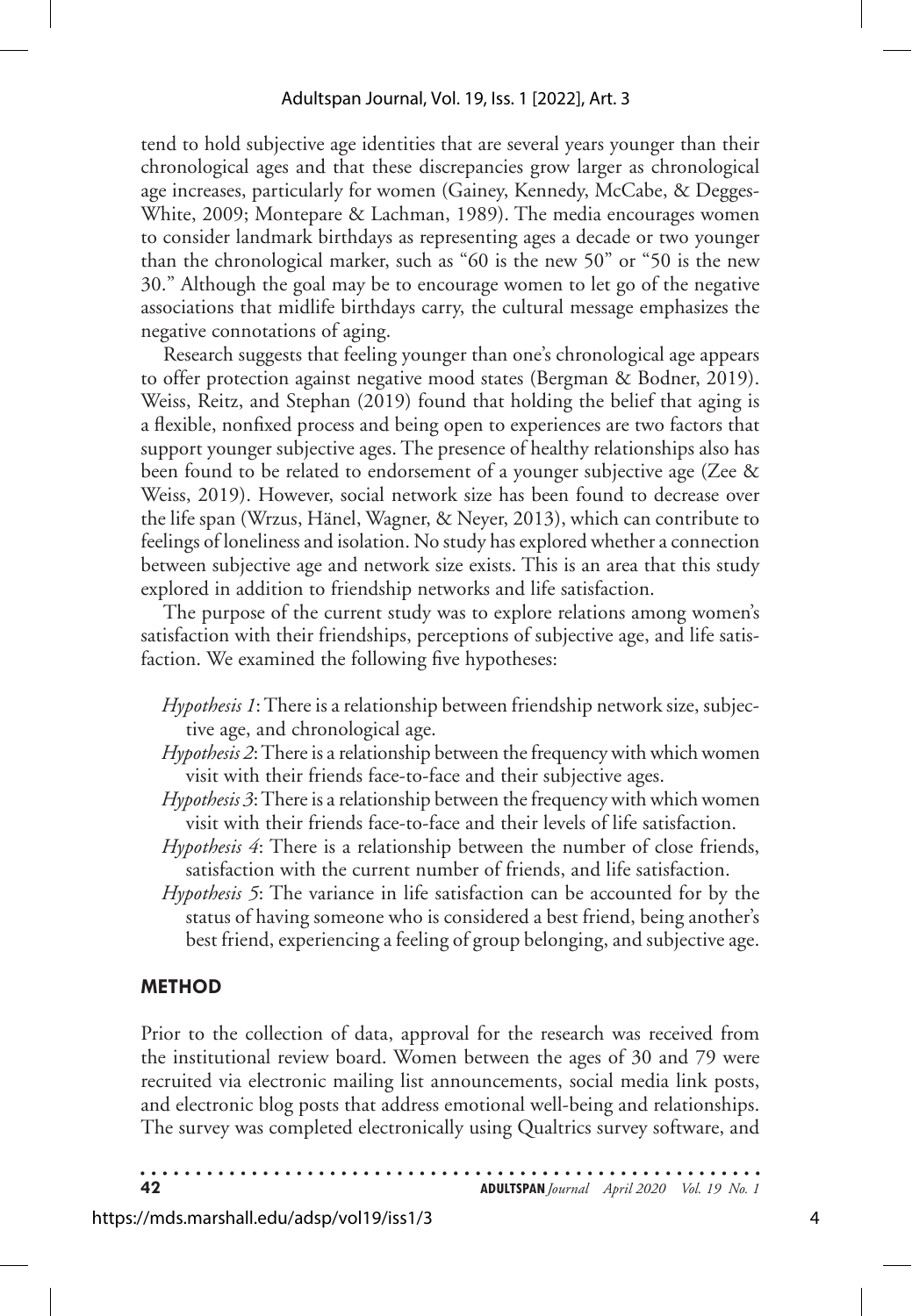multiple responses from a single IP address were not allowed. Using G\*Power analysis (Version 3.1; Faul, Erdfelder, Buchner, & Lang, 2009), we conducted the a priori sample sizes for each of the statistical tests. With expected medium effect size and an alpha level of .05, approximately 305 participants were calculated to be needed for the analysis of variance (ANOVA) calculations, 129 for the regression, and 138 for the bivariate correlation. Of the 491 completed surveys, 422 (86%) respondents qualified as being female and within the age guidelines, thus providing an adequate sample size for all planned analyses.

### **Participants**

Respondents' ages ranged from 31 to 77, with a mean age of 55.95 years (*SD*  $= 8.19$ ). Of the sample, 3.3% were in their 30s, 20.1% in their 40s, 39.6% in their 50s, 33.2% in their 60s, and 3.8% in their 70s. The majority of the respondents were European American (82.2%), 5.9% were Hispanic, 2.6% were African American, 1.4% were Asian or Pacific Islander, 1.4% were Native American/American Indian, 5.9% marked other as their race, and two participants did not respond. Married or partnered respondents made up 64.5% of the participants, 8.1% were in dating relationships, 25.1% were single, and 2.4% did not specify their relationship status. Regarding employment status, 45.6% were employed full-time; 18.5% were retired; 18.3% were employed part-time; 8.1% were disabled and unable to work; 5.2% were unemployed, but not looking for work; 3.3% were unemployed, but looking for work; and 1.0% were students.

#### **Measures**

Participants completed the Satisfaction With Life Scale (SWLS; Diener, Emmons, Larsen, & Griffin, 1985); a series of questions that addressed friendship network size, composition, and satisfaction; a subjective age questionnaire; and a brief demographic questionnaire. These were all completed online via Qualtrics.

*SWLS.* The SWLS (Diener et al., 1985) was designed to measure individuals' overall or global satisfaction with their lives. The SWLS is composed of five items (e.g., "In most ways my life is close to my ideal"), which are rated on a 7-point Likert scale ranging from 1 (*strongly disagree*) to 7 (*strongly agree*). The assessment provides a single measure of global life satisfaction that continues to show strong validity and sensitivity (Pavot & Diener, 2009). Internal consistency of the five-item instrument has been supported by reported alpha coefficients that consistently exceed .80 (Pavot & Diener, 1993). The test-retest reliability for a group of 76 students was .82 for a 2-month interval (Pavot & Diener, 1993). Pavot and Diener (1993) also explored the convergent and discriminant validity of this instrument and found support for each. Specifically, the SWLS was positively correlated with assessments of well-being and negatively correlated with assessments of psychological distress. The Cronbach's alpha calculated for the SWLS was .89 in the current study.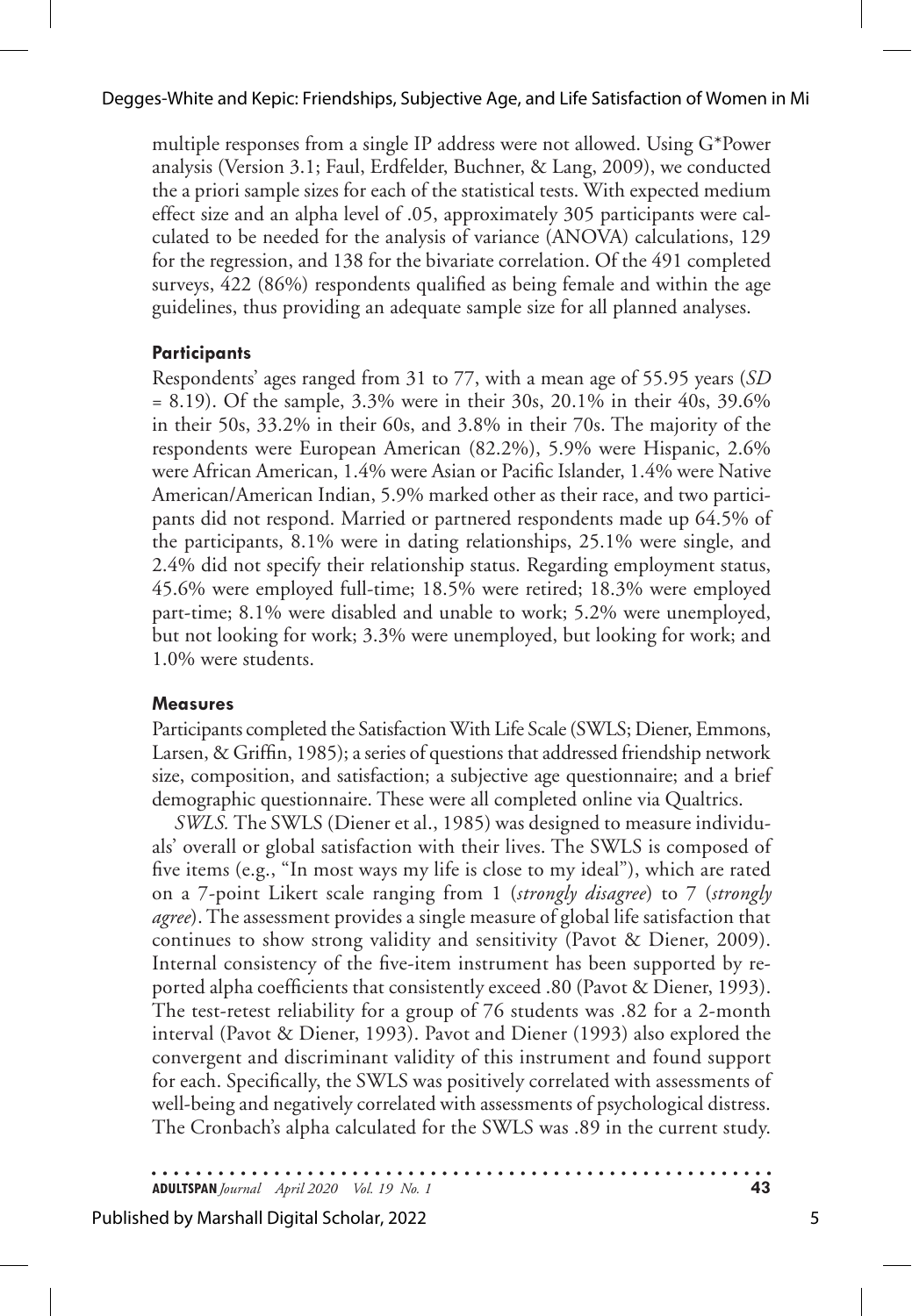#### Adultspan Journal, Vol. 19, Iss. 1 [2022], Art. 3

*Friendship Network Questionnaire.* This questionnaire included questions that assessed multiple areas of social support networks. These included questions regarding the presence of a "best friend" relationship, the number of close friends in one's friendship network, feelings of belongingness with a social network, one's satisfaction with the size and composition of one's friendship network, and the frequency of contact with friends (daily, a couple of times a week, weekly, a few times a month, monthly, a few times a year, and never).

*Subjective Age Assessment.* Subjective age (Barak, 1987) is a measure of how old one feels oneself to be related to actual chronological age and takes into account the following factors: feel age, activity age, interests age, and look age. In this study, we used a variation of Barak's (1987) original Subjective Age Questionnaire, in which participants are asked to select one of eight age-decade responses for each factor (e.g., teens, 20s, 80s). Rather than asking participants to select a particular decade, the assessment asked whether they felt older than, the same as, or younger than their actual age regarding each of the four factors. Each factor was assessed with a single question (e.g., "I enjoy the activities of someone who is [younger than/the same as/older than] age that I am"). Each item was scored using a scale ranging from 1 (*younger than*) to 3 (*older than*). Scores were averaged together, and final scale scores ranged from 1 to 3, with higher scores indicating higher subjective ages. The Cronbach's alpha for this assessment was .72 in the current study.

#### **Data Analyses**

Data were analyzed using SPSS (Version 24.0), and an alpha of .05 was set for determining statistical significance. Cases missing data were excluded from analysis. Descriptive statistics were calculated for all demographic variables and for scales of the instruments. Pearson product-moment correlation coefficients, ANOVAs, and regression analysis were used to examine the research questions.

#### **RESULTS**

In Table 1, the means and standard deviations for SWLS scores (range = 5–35) and subjective age scores (range  $= 1-3$ ) are presented by age category. In Table 2, information related to the size of close friendship networks and participants'

| Satisfaction With Life Scale (SWLS) and Subjective Age (SA) Means<br>and Standard Deviations by Chronological Age Group |                      |           |                   |           |                     |      |                    |      |                    |           |                   |             |
|-------------------------------------------------------------------------------------------------------------------------|----------------------|-----------|-------------------|-----------|---------------------|------|--------------------|------|--------------------|-----------|-------------------|-------------|
| Variable                                                                                                                | Total<br>$(N = 422)$ |           | 30s<br>$(n = 14)$ |           | 40s<br>$(n = 85)$   |      | 50s<br>$(n = 167)$ |      | 60s<br>$(n = 140)$ |           | 70s<br>$(n = 16)$ |             |
|                                                                                                                         | М                    | <b>SD</b> | М                 | <b>SD</b> | М                   | SD   | М                  | SD   | М                  | <b>SD</b> | М                 | <b>SD</b>   |
| <b>SWLS</b>                                                                                                             | 17.53                | 7.53      | 18.21             |           | 8.34 18.54          | 7.34 | 16.90              | 7.21 | 17.50              |           | 7.55 22.31        | 7.53        |
| SA.                                                                                                                     |                      | በ 52      | 1.89              |           | 0.47 1.88 0.53 1.76 |      |                    |      | 053 158            | 0.50      | 147               | <u>በ 33</u> |

0.53

0.53

1.88

#### **TABLE 1**

**Satisfaction With Life Scale (SWLS) and Subjective Age (SA) Means** 

**44 ADULTSPAN***Journal April 2020 Vol. 19 No. 1*

1.58

0.50

1.47

0.33

0.52

1.89

0.47

1.72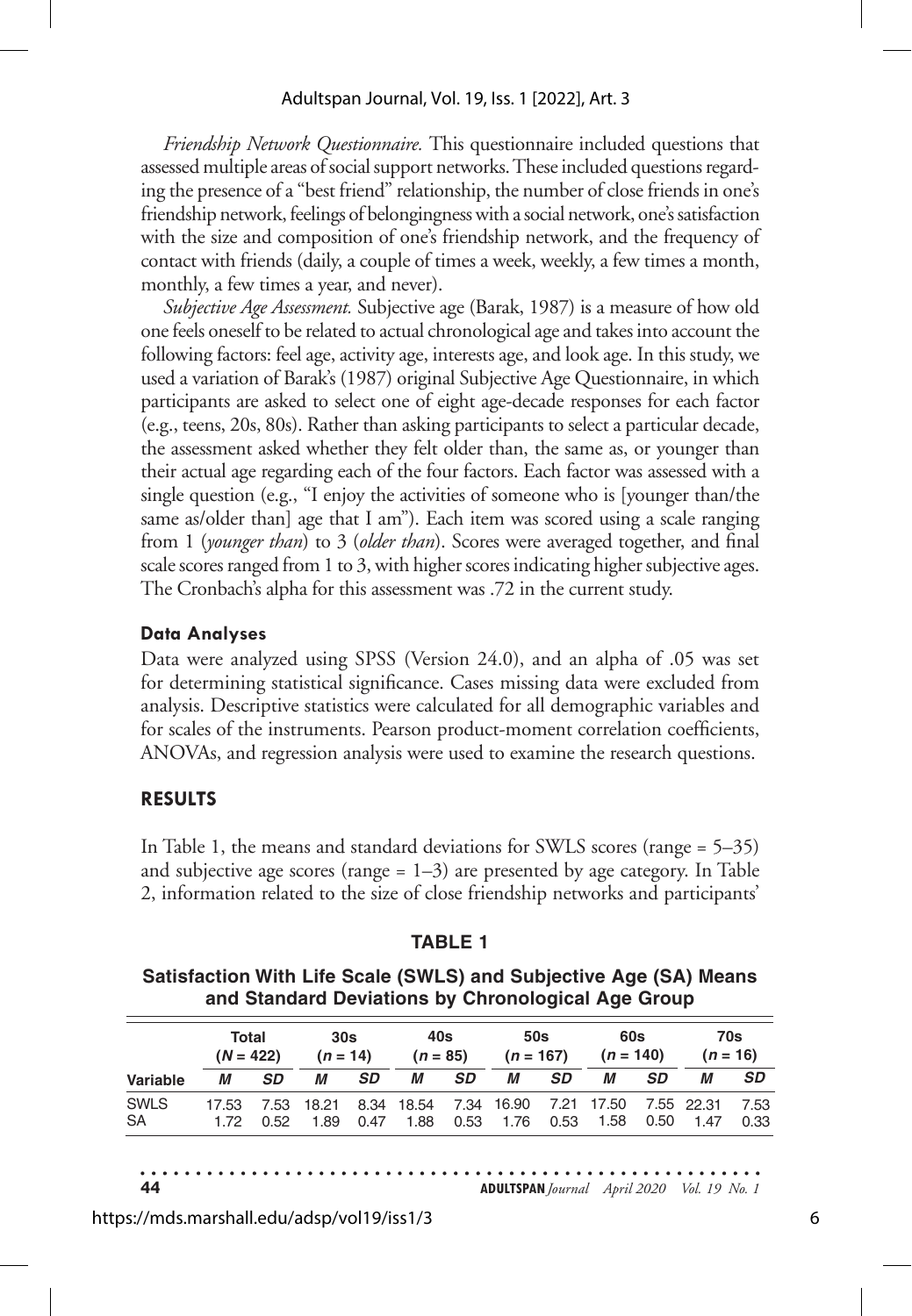## **TABLE 2**

| by Chronological Age Group |    |       |             |              |      |  |  |  |
|----------------------------|----|-------|-------------|--------------|------|--|--|--|
| Chronological              |    |       | <b>SWLS</b> | <b>SCNCF</b> |      |  |  |  |
| <b>Age Group</b>           | %  | М     | <b>SD</b>   | М            | SD   |  |  |  |
| Total $(N = 420)$          |    |       |             |              |      |  |  |  |
| Too few friends            | 42 | 15.73 | 7.12        | 2.05         | 4.30 |  |  |  |
| Just right number          | 58 | 18.74 | 7.58        | 3.93         | 2.54 |  |  |  |
| $30s(n = 14)$              |    |       |             |              |      |  |  |  |
| Too few friends            | 36 | 13.20 | 5.07        | 2.40         | 0.89 |  |  |  |
| Just right number          | 64 | 21.00 | 8.73        | 4.78         | 2.86 |  |  |  |
| 40s ( $n = 85$ )           |    |       |             |              |      |  |  |  |
| Too few friends            | 44 | 19.46 | 7.54        | 1.84         | 2.03 |  |  |  |
| Just right number          | 56 | 17.83 | 7.19        | 3.79         | 2.04 |  |  |  |
| 50s ( $n = 166$ )          |    |       |             |              |      |  |  |  |
| Too few friends            | 45 | 14.79 | 6.72        | 2.40         | 6.22 |  |  |  |
| Just right number          | 55 | 18.57 | 7.20        | 3.69         | 2.27 |  |  |  |
| 60s $(n = 139)$            |    |       |             |              |      |  |  |  |
| Too few friends            | 38 | 14.30 | 6.31        | 1.72         | 1.92 |  |  |  |
| Just right number          | 62 | 18.60 | 7.81        | 3.93         | 2.87 |  |  |  |
| $70s(n = 16)$              |    |       |             |              |      |  |  |  |
| Too few friends            | 31 | 19.80 | 10.66       | 1.60         | 0.89 |  |  |  |
| Just right number          | 69 | 23.45 | 8.88        | 5.82         | 3.09 |  |  |  |

#### **Satisfaction With Life Scale (SWLS) and Satisfaction With Current Number of Close Friends (SCNCF) Means and Standard Deviations by Chronological Age Group**

*Note. N* = 420 because two cases were missing data.

satisfaction with the number of their close friends is presented; data are categorized by chronological age.

## **The Relationships Among Friendship Network Size, Subjective Age, and Chronological Age**

To test the first hypothesis that a significant relationship existed between friendship network size, subjective age, and chronological age, we calculated a Pearson product-moment correlation. This calculation indicated a significant relationship between subjective age and chronological age  $(r = -.24, R^2 = .06)$ , indicating that the older a participant's chronological age, the younger she felt herself to be. This calculation also revealed a significant relationship between the size of a participant's friendship network and her subjective age ( $r = -0.25$ ,  $R^2$ ) = .06), indicating that the younger participants felt themselves to be, the larger their friendship network size. However, no relationship was found between friendship network size and chronological age. Thus, the first hypothesis was partially supported.

## **Frequency of Face-to-Face Visits With Friends and Subjective Age**

A one-way ANOVA was conducted to test the second hypothesis (i.e., the frequency of face-to-face visits with friends is related to subjective age). The mean subjective age scores for participants, according to how frequently they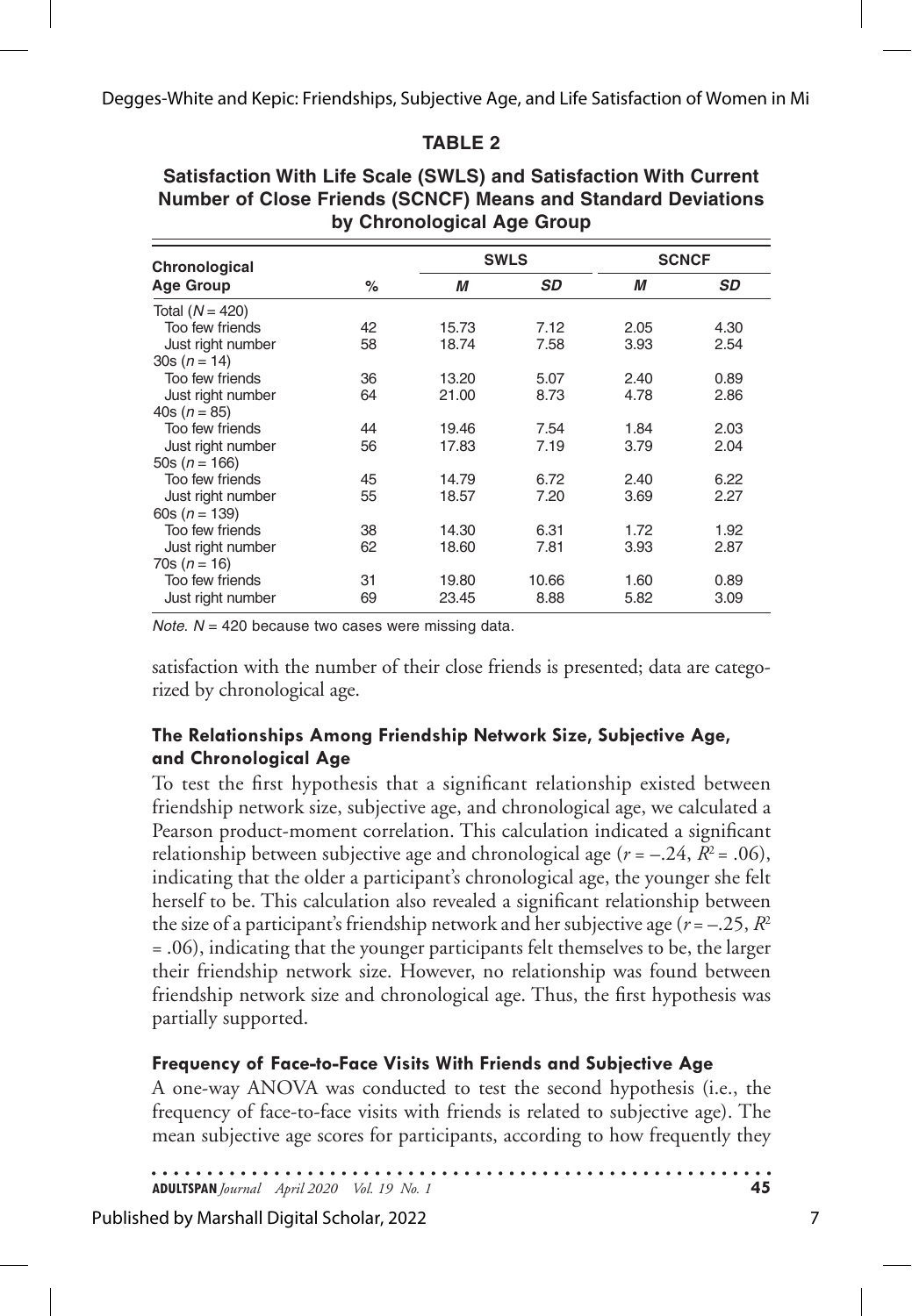visit with friends face-to-face, are shown in Table 3. Frequency of visits with friends was used as the independent variable and subjective age was used as the dependent variable. There was a significant relationship at the *p* < .05 level,  $F(6, 400) = 3.15$ ,  $p = .005$ , supporting the second hypothesis. The partial eta squared calculation as a measure of effect size was .05, indicating that 5% of the variance in subjective age was related to the frequency of visits. Women who visited with friends a couple of times a week exhibited the highest level of life satisfaction. A Tukey's honestly significant difference (HSD) test indicated that individuals who visited with their close friends "a couple of times a week" had significantly lower subjective ages than those who visited a few times a year or not at all.

### **Frequency of Face-to-Face Visits With Friends and Life Satisfaction**

A second ANOVA was conducted to test the third hypothesis (i.e., the frequency of face-to-face visits with friends is related to levels of life satisfaction). The mean life satisfaction scores for participants, according to how frequently they visit with friends face-to-face, are shown in Table 3. Frequency of visits with friends was used as the independent variable, and life satisfaction was used as the dependent variable. There was a significant relationship at the  $p < .05$  level,  $F(6, 406) = 3.03$ ,  $p = .007$ , supporting the third hypothesis. The partial eta squared calculation as a measure of effect size was .04, indicating that 4% of

|                                      |      |      | <b>SA</b> | <b>SWLS</b> |           |  |  |
|--------------------------------------|------|------|-----------|-------------|-----------|--|--|
| Variable                             | $\%$ | M    | <b>SD</b> | М           | <b>SD</b> |  |  |
| Frequency of visits <sup>a</sup>     |      |      |           |             |           |  |  |
| Daily                                | 3.4  | 1.64 | 0.53      | 19.57       | 7.90      |  |  |
| A couples of times a week            | 14.3 | 1.54 | 0.47      | 20.41       | 7.53      |  |  |
| Weekly                               | 14.0 | 1.65 | 0.50      | 18.60       | 7.61      |  |  |
| A few times a month                  | 20.1 | 1.62 | 0.51      | 17.55       | 7.40      |  |  |
| Monthly                              | 13.1 | 1.81 | 0.55      | 17.39       | 7.03      |  |  |
| A few times a year                   | 24.5 | 1.81 | 0.56      | 16.45       | 7.17      |  |  |
| Never                                | 10.7 | 1.87 | 0.52      | 15.05       | 7.91      |  |  |
| Number of close friends <sup>b</sup> |      |      |           |             |           |  |  |
| 0                                    | 11.6 | 1.98 | 0.55      | 13.69       | 7.27      |  |  |
| $1 - 2$                              | 35.8 | 1.85 | 0.54      | 16.27       | 7.30      |  |  |
| $3 - 4$                              | 31.0 | 1.59 | 0.48      | 18.73       | 7.39      |  |  |
| $5 - 6$                              | 14.0 | 1.53 | 0.41      | 19.98       | 7.17      |  |  |
| 7–8                                  | 3.6  | 1.60 | 0.51      | 19.53       | 6.73      |  |  |
| 9 or more                            | 4.0  | 1.54 | 0.48      | 20.24       | 7.50      |  |  |

#### **TABLE 3**

### **Frequency of Face-to-Face Visits With Friends, Number of Close Friends, Subjective Age (SA), and Satisfaction With Life Scale (SWLS)**

*Note.* Number of participants varied due to missing data. a *N* = 413. b *N* = 422.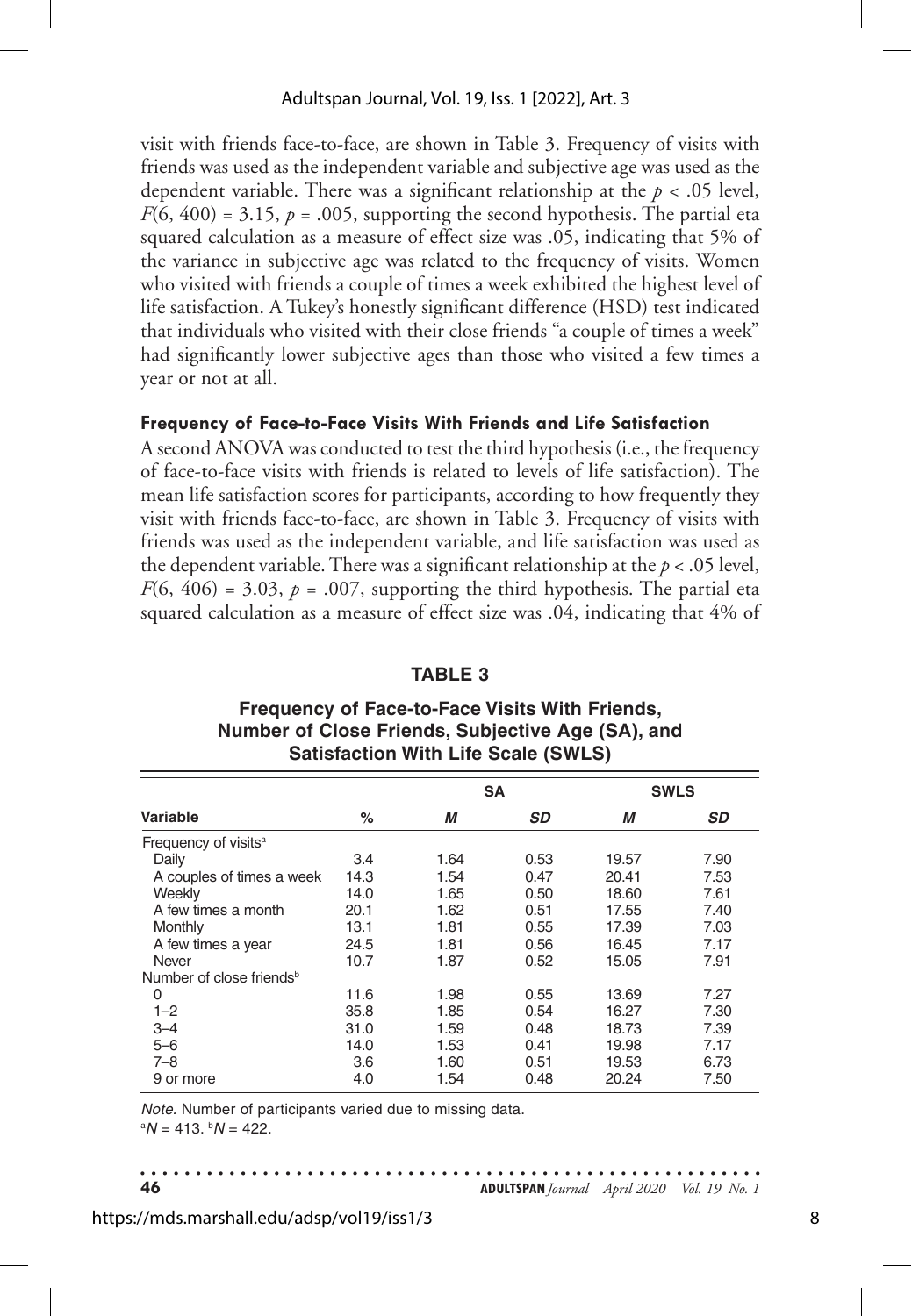#### Degges-White and Kepic: Friendships, Subjective Age, and Life Satisfaction of Women in Mi

the variance in life satisfaction was related to the frequency of visits. Tukey's HSD test indicated that participants who visited their friends a couple of times a week had significantly higher levels of life satisfaction than those who visited only a few times a year or not at all.

### **Number of Friends, Satisfaction With Current Number of Friends, and Life Satisfaction**

To test the fourth hypothesis, that a significant relationship existed between number of close friends, satisfaction with the current number of friends, and life satisfaction, we calculated a Pearson product-moment correlation. This calculation revealed a significant positive relationship between current number of friends and life satisfaction ( $r = .24$ ,  $R^2 = .06$ ) and satisfaction with the current number of friends and life satisfaction  $(r = .32, R^2 = .10)$ . Thus, the fourth hypothesis was supported. See Table 3 for additional details related to number of close friends and its relation to life satisfaction.

### **Predictors of Life Satisfaction**

According to the fifth hypothesis, a significant amount of the variance in life satisfaction would be accounted for by the presence of a best friend, status of being another's best friend, a feeling of group belonging, and subjective age. To test this hypothesis, we entered each of these variables into a regression equation, and the standardized regression coefficients of the variables were analyzed to determine their predictive value regarding life satisfaction. The results indicated that these variables together accounted for 17.5% of the variance in life satisfaction,  $R^2 = .18$ ,  $F(4, 396) = 22.23$ ,  $p < .001$ , supporting the fifth hypothesis. Examination of the beta weights of the regression coefficients revealed that all of the variables, except for the presence of a best friend, were significant predictors of life satisfaction. Results indicated that being considered someone's best friend, β = .22, *t*(4, 396) = 2.72, *p* = .007; having a strong sense of belonging, β = .20, *t*(4, 396) = 3.51, *p* = .001; and having a subjective age younger than actual age,  $β = -.27, t(4, 396) = -.71, p < .001$ , explained a significant proportion of the variance in life satisfaction.

## **Post Hoc Analysis**

On the basis of findings related to friendship network size and life satisfaction, attention was directed to number of friends and its relation to life satisfaction. Categories were created to organize the data related to the number of friends participants stated that they had. These categories were 0 friends, 1–2 friends, 3–5 friends, and 6 or more friends. A one-way ANOVA was calculated to determine the statistical difference in levels of life satisfaction based on the number of friends one had. Results revealed a significant relationship at the  $p < .05$  level,  $F(3, 415) = 11.22$ ,  $p < .001$ . The partial eta squared calculation as a measure of effect size was .08, indicating that 8% of the variance in life

**ADULTSPAN***Journal April 2020 Vol. 19 No. 1* **47**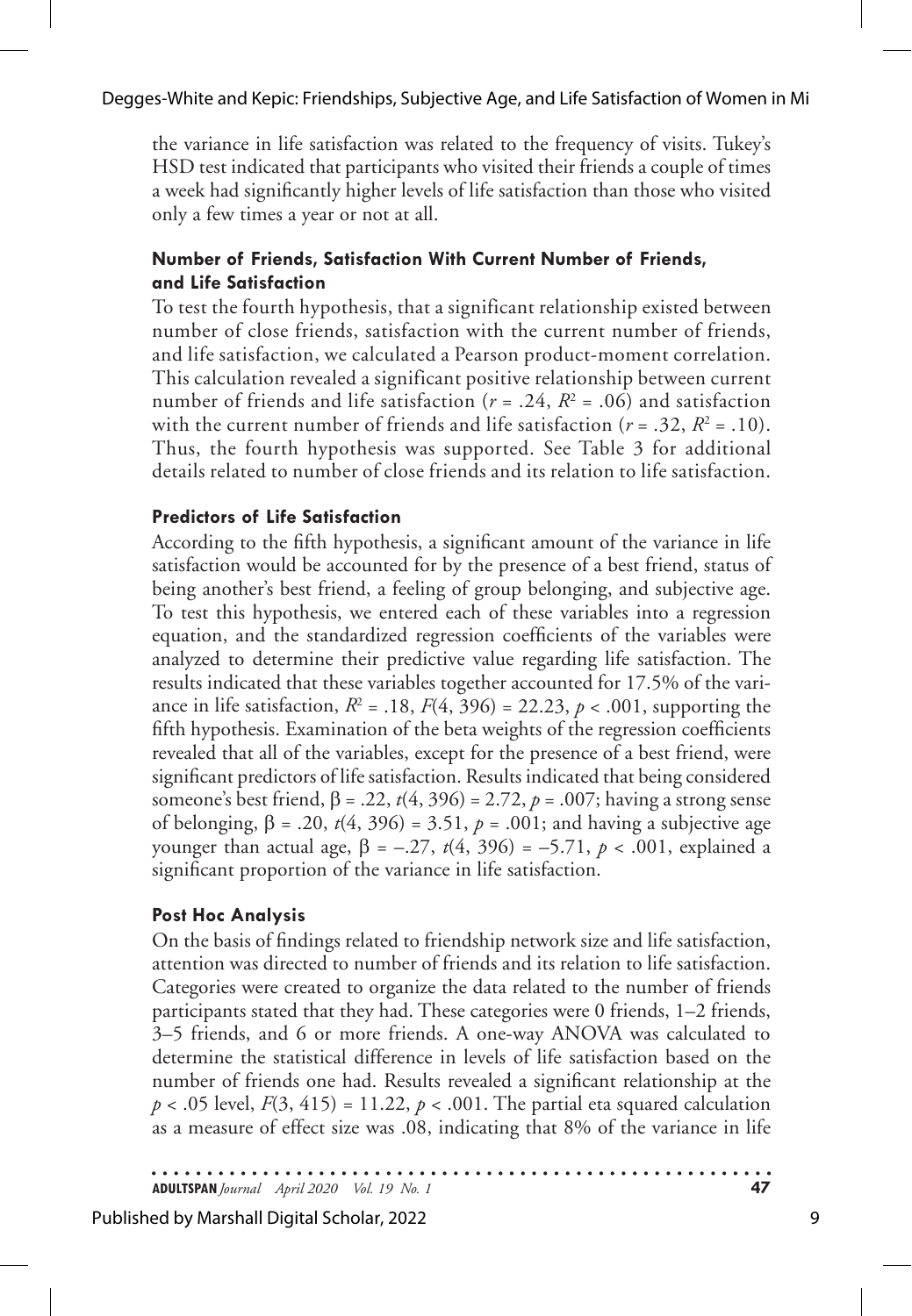satisfaction was related to number of friends. Tukey's HSD test indicated that participants who had 0 or 1–2 friends had statistically significant lower levels of life satisfaction than those who had 3–5 or more friends.

#### **DISCUSSION**

A study of 422 women, ages 31 to 77 years, was conducted to explore relationships among friendship network size and satisfaction, subjective age, and life satisfaction. Five hypotheses were put forth, and all five were at least partially supported by the findings. The size of one's friendship network was found to be negatively related to one's self-perception of age, with women who felt themselves younger than their actual ages having larger friendship networks. No relation was found between the size of a friendship network and chronological age. In addition, the frequency of visits with friends was related to subjective age and life satisfaction. Women who visited a couple of times a week with friends had significantly younger subjective ages and higher levels of life satisfaction than those who visited only a few times a year. Higher levels of life satisfaction were experienced by women who had larger numbers of friends and those who were more satisfied with the number of friends that they had. Post hoc analysis indicated that having three or more friends was indicative of higher levels of life satisfaction. Last, subjective age, feeling a sense of belonging within one's social network, and being considered someone else's best friend all were found to predict life satisfaction. However, having a best friend was not predictive of life satisfaction, even though this suggests the presence of a social support network.

Although women who feel younger than they are tend to have larger social support networks, there was not a parallel relationship with chronological age and support network size. Contrary to Wrzus et al.'s (2013) findings, there was not a decline in friendship network sizes over the life span. Expectations of shrinking networks may reflect the experiences of those who hold subjective ages older than their chronological age. Feeling older than one's chronological age may limit the desire and capacity for maintaining social relationships, as this may reflect compromised physical and emotional well-being. As women are increasingly able to take advantage of advances in health care and wellness promotion that increase mobility and longevity, they may be feeling much younger than they expected they would as they move through middle adulthood. Women are also reaching many traditional "life milestones" later than prior generations, which may encourage and support women's beliefs about feeling and engaging in activities that reflect a younger chronological age than they actually may be. For example, the median age for marriage is almost a decade older than it was a generation ago (U.S. Census Bureau, 2018), and grandparenthood may also be experienced at a later age. Cultural shifts in timelines such as this may positively influence a woman's perception of subjective age.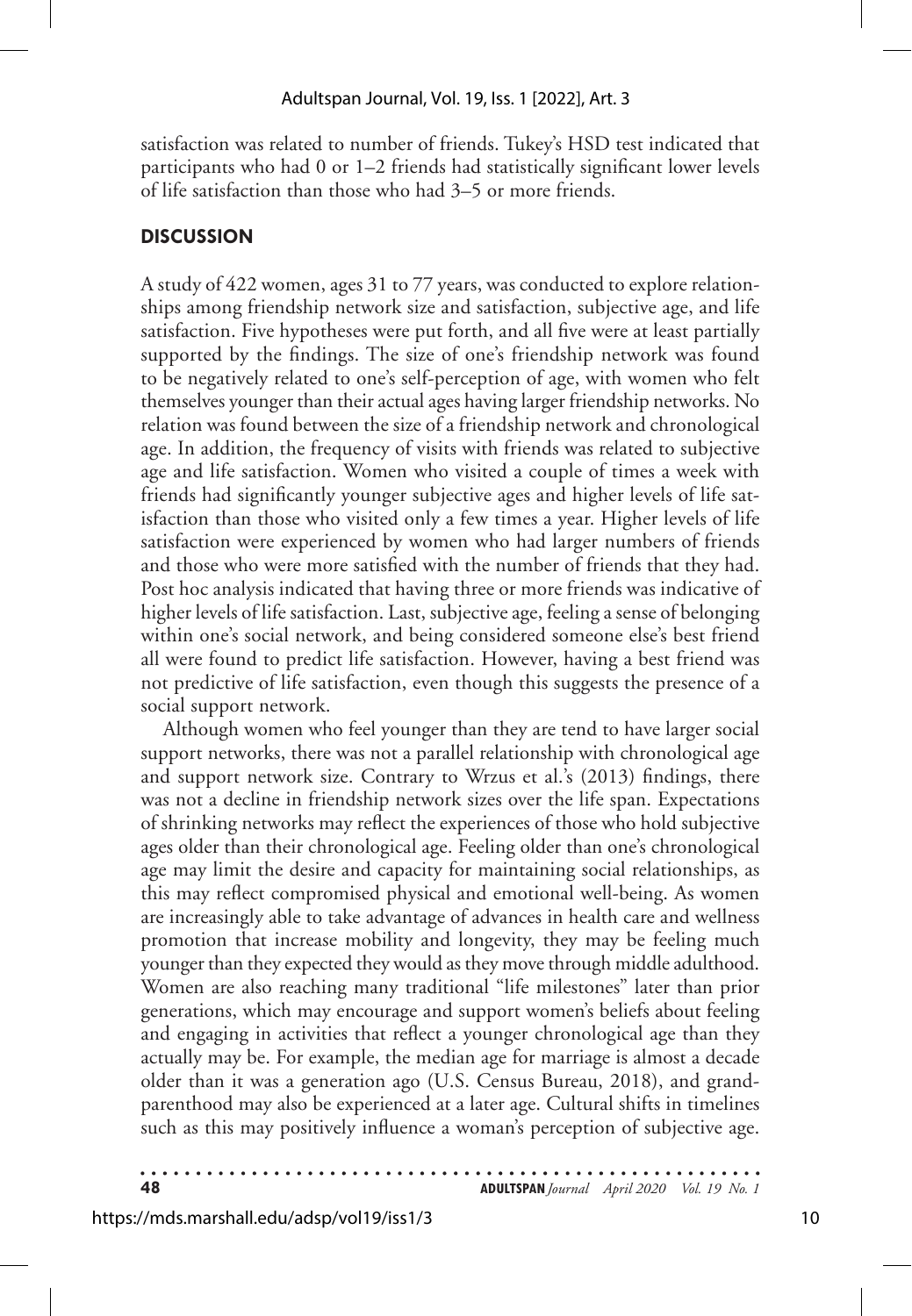Although some milestones today are "out of sync" with experiences of previous generations, these shifts may be beneficial across the life span and may allow women to feel increasingly able to establish and manage larger social networks than in generations past as they age.

Although electronic communication and social media may have become primary mediums of connection between friends, findings from this study indicate that the more frequently women visit with their friends in face-to-face interactions, the higher their levels of life satisfaction and lower their subjective ages. Connections with others in women's lives play an important role as women continue to thrive and grow through friendships (Piotrowski, 2018), and prioritizing time with friends makes sense. With more support and positivity in life, women may feel inspired (Piotrowski, 2018), energized, and relieved; therefore, feeling zeal and zest may help them feel subjectively younger as well as enjoy higher levels of life satisfaction. Furthermore, the presence of friends can provide support and hope in difficult times; for instance, friendships also serve as a protective factor when family relationships prove difficult (Sherman, Lansford, & Volling, 2006; Shetty, 2015). The present study not only concurs with these previous studies but also further expands on such findings clarifying that the more frequently women get together with friends, the more satisfied with the life they feel.

In addition to the frequency of get-togethers with friends, the number of close friends and satisfaction with that number were positively related to the level of life satisfaction. Not only do healthy friendships support overall satisfaction with life, but they may help prevent or mitigate emotional distress. Edin and Kefalas (2005) found that the presence of social support is associated with lower levels of depression and anxiety and a greater sense of self-control, as well as self-esteem, which is associated with higher levels of life satisfaction (Diener, Suh, Lucas, & Smith, 1999). An adequate number of satisfying close friendships contributes to higher levels of life satisfaction, as does being a good friend to another.

Although it is important to have a strong support network in place, this study indicates that being a good friend is related to higher levels of life satisfaction. In exploring factors that predict life satisfaction, we found that having a subjective age younger than one's chronological age, feeling a sense of belonging with one's social network, and being another's best friend were all significant. Maslow's (1970) hierarchy of needs included a sense of belonging just under esteem and self-actualization. Women typically play many roles in midlife; however, as transition timelines have shifted (Degges-White & Myers, 2006), there remains a strong need to feel connected to others. Being considered a part of a group, social circle, or a team meets this need; therefore, it makes sense that midlife women experiencing belonging to a group predicted higher levels of life satisfaction. Not only did a general sense of belonging predict life satisfaction, so too did being another's best friend.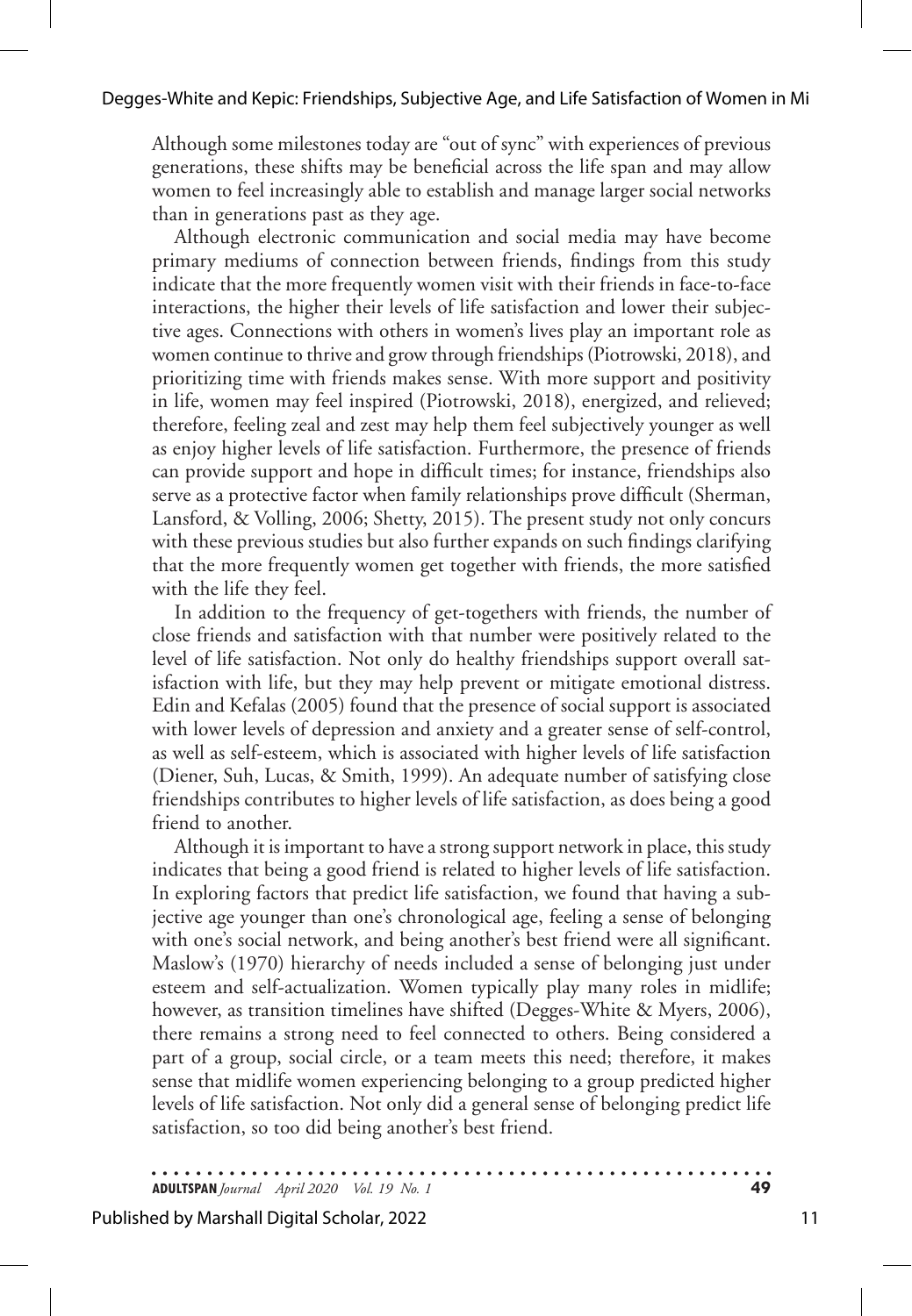Being considered someone's best friend may also meet the need to feel needed, valued, and helpful. This also meets the human need for service and giving of oneself (Colarusso, 1998), thus leading to a sense of fulfillment. Furthermore, being a best friend can assist in developing and securing a self-narrative (Colarusso, 1998; Colarusso & Montero, 2007), resulting in self-understanding and a cohesive sense of self (Goldberg, 2011). These typically lead to a greater sense of life satisfaction. While having a best friend may translate into the perceived presence of social support, the value of being present for and supportive of another may hold greater value in terms of influencing self-appraisal measures such as life satisfaction or subjective age.

Having a younger subjective age predicted higher levels of life satisfaction, which likely reflects the overall sense of vitality that is likely enjoyed by women who feel younger than their actual age. As discussed previously, a combination of factors may contribute to younger self-perceptions. As life spans lengthen, women may feel younger than similar-age women did in previous generations. Thus, women may compare how they feel at midlife to how they perceived earlier generations might have felt. This sense of youthfulness may be enhancing overall life satisfaction.

In summary, the results of this study provide insight into what is important in terms of midlife friendship and the factors that contribute to life satisfaction in women. Chronological age may be less important than subjective age in a woman's attitudes and behaviors. Midlife women who feel younger have larger circles of friends and engage in more frequent face-to-face visits with their friends. The larger the number of close friends that midlife women reported and the more satisfied they felt with their friendship network sizes, the more satisfied they felt with their lives. Last, lower subjective age, a sense of belonging, and being someone's best friend were predictive of life satisfaction in midlife women.

#### **Implications**

These findings hold specific implications for counseling professionals and counselor educators as they provide valuable data regarding women in midlife that can inform mental health care and counselor preparation. Understanding the ways in which friendships influence life satisfaction is beneficial because women flourish through connections. When working with midlife women, practitioners may want to explore clients' relationships with friends, the types of friendships they have, the size of their friendship circles, and frequency of visits with friends to gain understanding into clients' social support systems. Furthermore, the presence or absence of friendships may inform practitioners about women's needs, approaches to life, worldviews, and perceptions of happiness and satisfaction.

Counselors can provide a space for midlife women to reassess existing relationships and determine whether they want to maintain these or develop new friendships, if circumstances support this. Not every client will be in a position to invest easily energy or time into finding new friends, so counselors must meet the

| -50 | <b>ADULTSPAN</b> Journal April 2020 Vol. 19 No. 1 |  |
|-----|---------------------------------------------------|--|
|     |                                                   |  |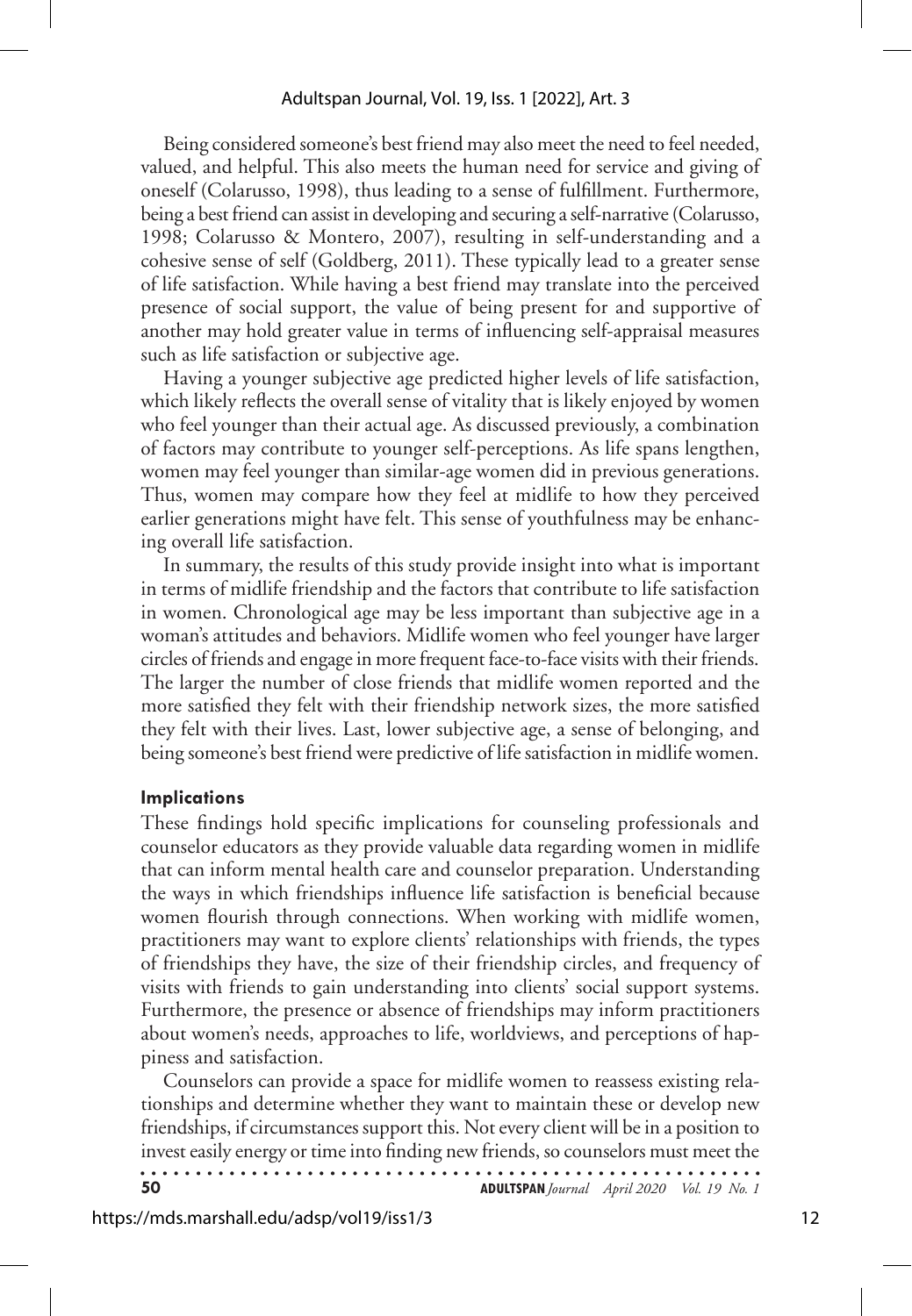client where she is at. Counselors may want to provide psychoeducation related to building and maintaining quality friendships, as these can buffer stress and lead to enhanced life satisfaction over the life span. Sharing information about the value of building a variety of friendships, at least three to five in number, may help clients to refrain from placing unreasonable expectations on just one or two friends. In addition, because many women may feel disconnected due to the prevalence of electronic communications, counselors can encourage clients to seek face-to-face engagement with friends and incorporate techniques that support social skill development.

Through friendships, women are able to meet service-related needs, which can increase a woman's sense of accomplishment and life satisfaction. Emphasizing the concept of "being someone's best friend," in addition to "having a best friend," may be included as a psychoeducational component when working with women. Encouraging clients to find ways to offer support to others may positively influence their own sense of well-being and life satisfaction. Being there for another positively influences life satisfaction, which can help women find companionship and purpose when she is feeling very much alone. Also, focusing on identifying groups or a circle of friends to which female clients might belong or feel part of might be beneficial as these may boost clients' life satisfaction. Midlife is a period in which self-awareness may grow, but the need for connection remains strong. Besides offering space for self-exploration, practitioners should also model healthy relationship building and relationship maintenance through the supportive and growth-promoting therapeutic relationship.

#### **Limitations and Future Research**

A number of potential limitations may affect the internal and external validity of this study's findings. The sample included selection bias in the form of selfselection, and the individuals who completed the assessment may be different in unknown ways from individuals who chose not to complete the study. The sample was not demographically representative of the overall population, as participants were predominantly European American. Additional limitations may be inherent in the sample size and the unequal group sizes. Furthermore, self-report measures present limitations for reasons related to social desirability, response biases, and lack of triangulation with other sources.

As we look to potential areas for future research, these findings suggest that a woman's life satisfaction may be affected by a sense of belonging, being someone's best friend, and a younger subjective age. Future qualitative research might explore what it means to be someone's best friend (e.g., characteristics, traits) and how the concept of "being someone's best friend" is established and experienced. To further expand on the present study, researchers should survey women across the life span, ethnicities, and sexual orientation to find out if the results of this research would hold for younger and older women with diverse backgrounds. Moreover, the human needs for belonging, contribution, and 

**ADULTSPAN***Journal April 2020 Vol. 19 No. 1* **51**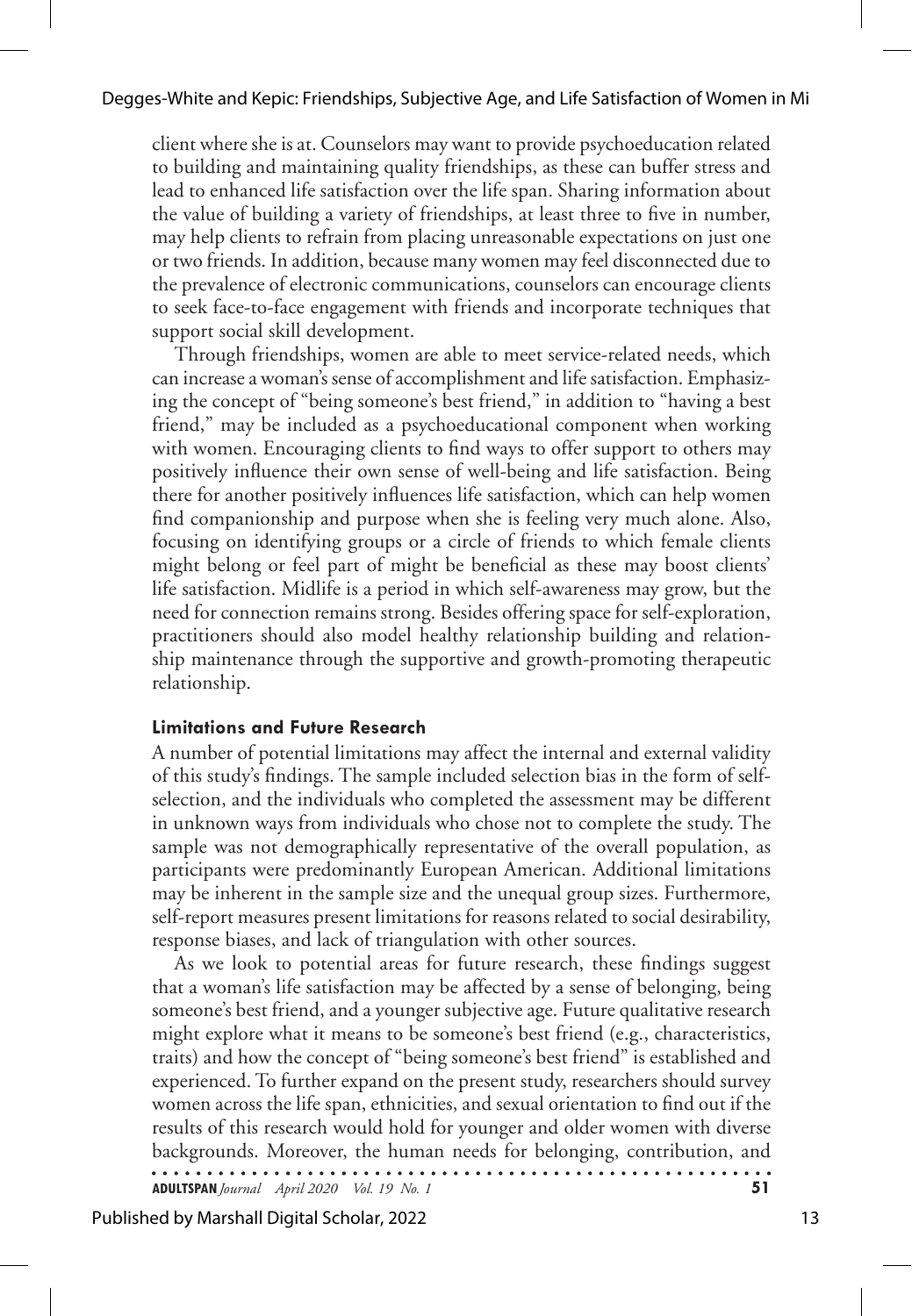#### Adultspan Journal, Vol. 19, Iss. 1 [2022], Art. 3

self-application are universal, and all people benefit from social support and friendships. It may be interesting to investigate the experiences of men across the life span and compare these findings with the results of this study.

#### **REFERENCES**

- Barak, B. (1987). Cognitive age: A new multidimensional approach to measuring age identity. *International Journal of Aging and Human Development, 25,* 109–128. doi:10.2190/RR3M-VQT0-B9LL-GQDM
- Barber, S. J., & Strickland-Hughes, M. (2019). The relationship between future time perspective and memory control beliefs in older adults. *Research in Human Development, 16,* 156–174. doi:10.1080/1 5427609.2019.1635859
- Bergman, Y. S., & Bodner, E. (2019). Age is not just a number: Age awareness, subjective nearness-to-death, self-esteem, and depressive symptoms among older adults. *Aging & Mental Health*. Advance online publication. doi:10.1080/13607863.2019.1566815
- Blieszner, R. (2015). Friendships. In S. K. Whitbourne (Ed.), *The encyclopedia of adulthood and aging*. doi:10.1002/9781118521373.wbeaa298
- Centers for Disease Control and Prevention. (2013, May 3). Suicide among adults aged 35–64 years—United States, 1999–2010. *Morbidity and Mortality Weekly Report, 62,* 321–325.
- Colarusso, C. (1998). A developmental line of time sense: In late adulthood and throughout the life cycle. *Psychoanalytic Study of the Child, 53,* 113–140. doi:10.1080/00797308.1998.11822479
- Colarusso, C., & Montero, G. (2007). Transience during midlife as an adult psychic organizer: The midlife transition and crisis continuum. *Psychoanalytic Study of the Child, 62,* 329–358. doi:10.1080/007973 08.2007.11800795
- Curtin, S. C., Warner, M., & Hedegaard, H. (2016, April). Suicide rates for females and males by race and ethnicity: United States, 1999 and 2014. Retrieved from https://www.cdc.gov/nchs/data/hestat/suicide/ rates\_1999\_2014.htm
- Degges-White, S., & Myers, J. E. (2006). Transitions, wellness, and life satisfaction: Implications for counseling midlife women*. Journal of Mental Health Counseling, 28,* 133–150.
- Diener, E., Emmons, R. A., Larsen, R. J., & Griffin, S. (1985). The Satisfaction With Life Scale. *Journal of Personality Assessment, 49,* 71–75.
- Diener, E., Suh, E. M., Lucas, R. E., & Smith, H. L. (1999). Subjective well-being: Three decades of progress. *Psychological Bulletin, 125,* 276–302.
- Edin, K., & Kefalas, M. J. (2005). *Promises I can keep: Why poor women put motherhood before marriage*. Berkeley: University of California Press.
- Edin, K., & Lein, L. (1997). Work, welfare, and single mothers' economic survival strategies. *American Sociological Review, 62,* 253–266. doi:10.2307/2657303
- Erikson, E. H. (1968). *Identity: Youth and crisis*. New York, NY: Norton.
- Fantuzzo, J., Stevenson, H., Kabir, S. A., & Perry, M. A. (2007). An investigation of a community-based intervention for socially isolated parents with a history of child maltreatment. *Journal of Family Violence, 22,* 81–89.
- Faul, F., Erdfelder, E., Buchner, A., & Lang, A. G. (2009). Statistical power analyses using G\*Power 3.1: Tests for correlation and regression analyses. *Behavior Research Methods, 41,* 1149–1160. doi:10.3758/BRM.41.4.1149
- Gainey, C. G., Kennedy, A., McCabe, B., & Degges-White, S. (2009). Life satisfaction, self-esteem, and subjective age in women across the life span. *Adultspan Journal, 8,* 29–42. doi:10.1002/j.2161-0029.2009.tb00055.x
- Gilligan, C. (1982). *In a different voice: Psychological theory and women's development.* Cambridge, MA: Harvard University Press.
- Glass, T. A., Dym, B., Greenberg, S., Rintell, D., Roesch, C., & Berkman, L. F. (2000). Psychosocial intervention in stroke: Families in Recovery from Stroke Trial (FIRST). *American Journal of Orthopsychiatry, 70,* 169–181.
- Goldberg, A. (2011). The enduring presence of Heinz Kohut: Empathy and its vicissitudes. *Journal of the American Psychoanalytic Association, 59,* 288–310.
- Han, X., Han, W., Qu, J., Li, B., & Zhu, Q. (2019). What happens online stays online? Social media dependency, online support behavior and offline effects for LGBT. *Computers in Human Behavior, 93,* 91–98.
- Hansen, T., Aartsen, M., Slagsvold, B., & Deindl, C. (2018). Dynamics of volunteering and life satisfaction in midlife and old age: Findings from 12 European countries. *Social Sciences, 7,* 1–15. doi:10.3390/ socsci7050078